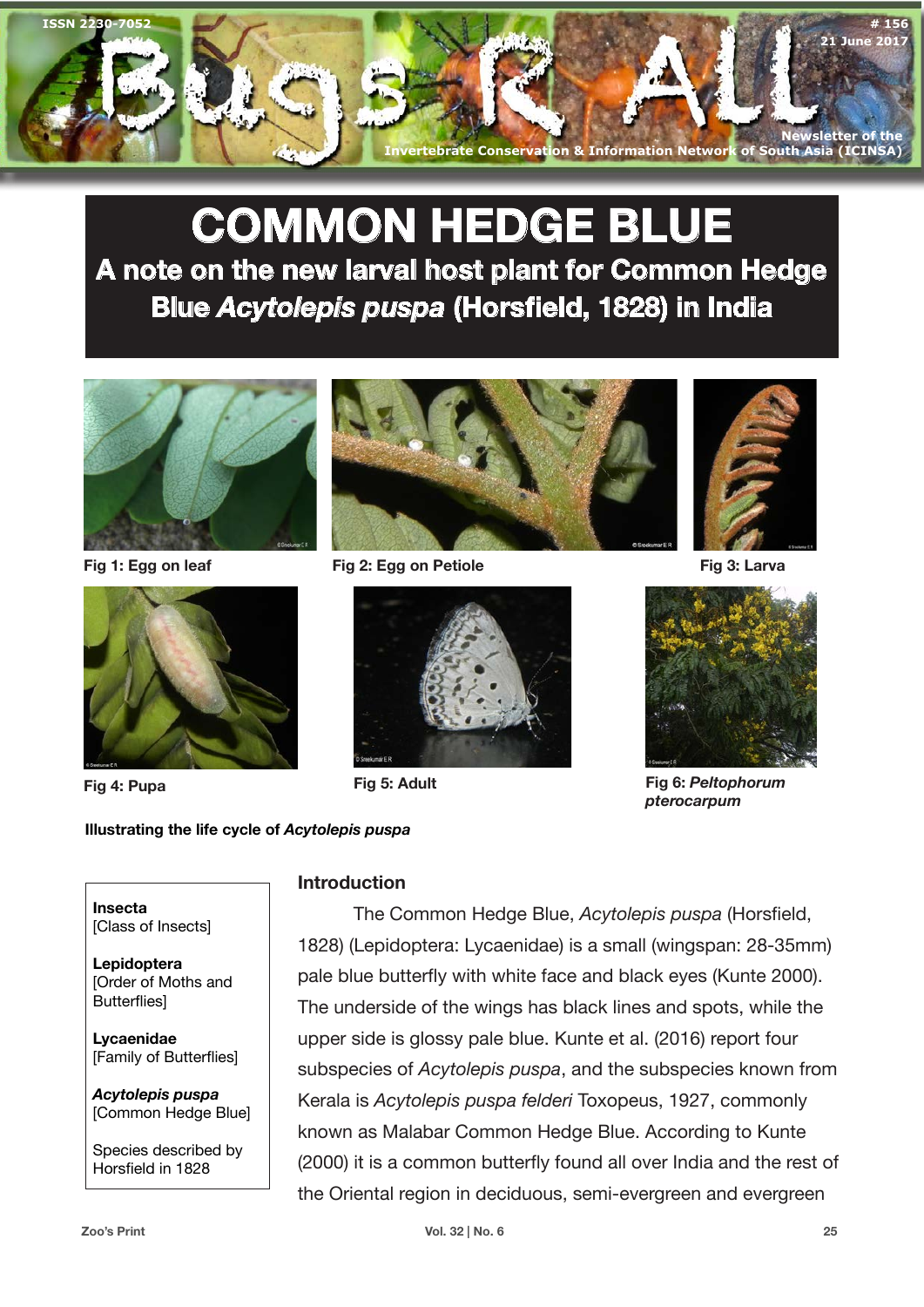

forests. This species is widely distributed in Kerala. Here we report a new host plant for this butterfly, based on our observation from the Kerala Agricultural University campus, (10º32'-10º33'N & 76º16'-76º17'E) Thrissur, Kerala, south India. The Common Hedge Blue has already been reported from the Kerala Agricultural University (KAU) main campus (Aneesh et al. 2013).

During the course of the study on the butterflies of KAU main campus at Thrissur, Kerala we found the Common Hedge Blue *Acytolepis puspa* breeding on the host plant *Peltophorum pterocarpum* of the subfamily Caesalpinioideae of family Fabaceae. The present observation of *Acytolepis puspa* using *Peltophorum pterocarpum* as host plant is first ever record from India. However, there is a previous record of *Peltophorum pterocarpum* being used as the host plant by the Common Hedge Blue from Hong Kong (Robinson *et al*. 2010).

## **Life cycle of Common Hedge Blue,** *Acytolepis puspa*

On 7 August 2013 at 09:25hrs, we saw the Common Hedge Blue, *Acytolepis puspa* laying eggs on the *Peltophorum pterocarpum* at the KAU main campus. It laid about 20-30 tiny, disc shaped white eggs, on the petioles and leaves of the host plant (Fig 1). Interestingly, all the eggs laid were on the tender-most leaves and their petioles (Fig 2). The eggs were independent to each other. The eggs were closely monitored at least twice a day. The eggs hatched and the larvae (Fig 3) could be sighted on the 8 August 2013 at 17:05hr, about 32.5 hours after the eggs were laid. The larvae fed on the tender leaves of *Peltophorum pterocarpum.* The pupation (Fig 4) was observed after about eight days, on 16 August 2013, and the final emergence of the butterfly (Fig 5) occurred after seven days of pupation, on 23 August 2013. Thus the total breeding cycle of Common Hedge Blue, takes about 16days, between the egg laying and the emergence.

*Peltophorum pterocarpum* (DC.) (Fig 6) is a deciduous tree belonging to the subfamily Caesalpinioideae of family Fabaceae. It is one of the introduced tree species to India and it is native of Southeast Asia (Sasidharan 2010).

**First Record of Common Hedge Blue breeding on the host plant Yellow flame tree (***P. pterocarpum***)**